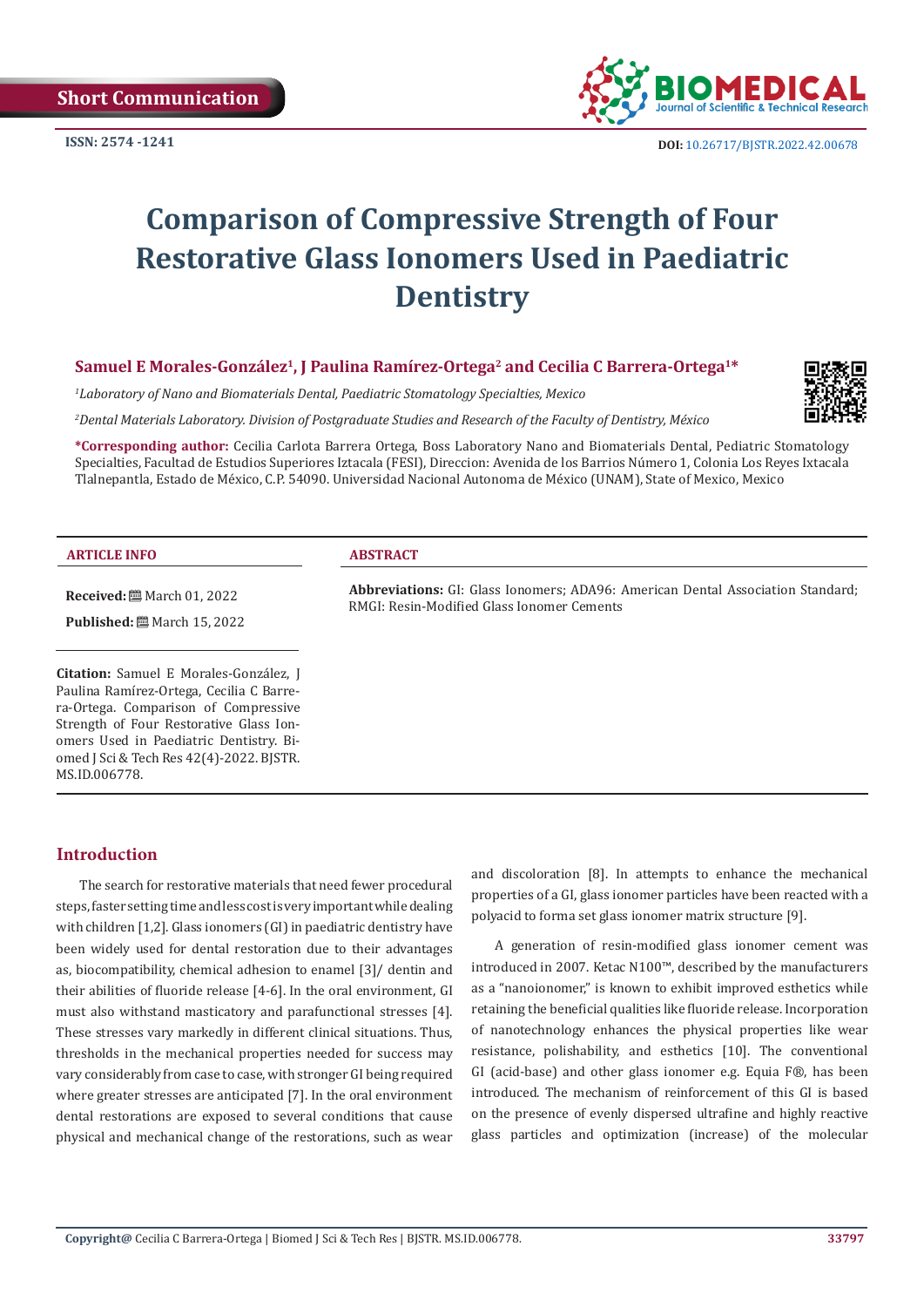weight of the polyacrylic acid, leading to formation of a new class of restorative GI with good mechanical properties [1,11]. Conventional ionomer modified by the addition of light-cured resin monomers (hydroxyethyl methacrylate) are commonly classified as Resin-Modified Glass Ionomer Cements (RMGI) [12]. Other GI is Vitremer™ is a RMGI adding resin content has improved its mechanical, physical and optical properties [13]. Hence, this short communication double-blind aims to compare the compressive strength of four different GI (Equia F®, Ketac N100®, Ketac Molar® y Vitremer™) used as restorative material in paediatric dentistry, under the guidedlines of American Dental Association standard (ADA 96) and Standard International Norm (ISO-9917- 1:2007) [14].

## **Methods**

Compositions of GI evaluated and manufacturer's data are shown are listed in Table 1. The GI were divided into four groups: Equia-F®, Ketac-N100®, Ketac-Molar® and Vitremer™ (n = 14). Specimens' preparation was performed under controlled

**Table 1:** Characteristics of the materials used in this study.

temperature ( $23\pm1\degree$ C /  $63\pm1\%$  RH). Specimens of each GI (n=14) were prepared according to the manufacturer's instructions (in stainless steel molds) cylindrical molds (4mm-diameter, 6mm height) and transferred to a PolyScience™ oven (37±1ºC/63±1%RH) [15] for 60 minutes; all samples were prepared the same day. Specimens were individually stored in eppendorf tubes (with 2mL deonized water at 37º) in the incubator; 24h and 14 days later, 7 specimens per group were randomly withdrawn and subjected to a compressive load in the universal testing machine (INSTRON® 5567) at a crosshead speed of 1.0mm/min; the maximum load in MPa was recorded. The Shapiro-Wilk test was performed to all the groups. The description of the data was presented using means, standard deviations (SD) and median for the Ketac-Molar®. The hypothesis test was performed with a significance level of p≤0.05. U Mann-Whitney test for Ketac-Molar® and paired t-test was performed to identify differences between each group of ionomers (24h and 14 days). Kruskal Wallis for comparison among groups. Statistical analysis was performed with the GraphPad v.8 program for information processing.

| Composition                                                                                                                                                                                                             | <b>Manufacturer</b>        | <b>Material</b>                 |
|-------------------------------------------------------------------------------------------------------------------------------------------------------------------------------------------------------------------------|----------------------------|---------------------------------|
| Fluoro-alumino-silicate glass, polyacrylic acid powder, surface-treated glass, polybasic<br>carboxylic acid, water                                                                                                      | GC Corp., Tokyo, Japan     | Equia Forte (hybrid GI)         |
| Fluoroaluminosilicate glass (FAS), polyalkenoic acid, HEMA, nanoparticles and<br>nanoclusters glass (zirconia/silica), water.                                                                                           | 3M ESPE, St. Paul, MN, USA | Ketac N100 (resin-modified GI)  |
| Al-Ca-La fluorosilicate glass, 5% copolymer acid (acrylic and maleic acid), polyalkenoic<br>acid, tartaric acid, water.                                                                                                 | 3M ESPE, St. Paul, MN, USA | Ketac molar (high viscosity GI) |
| Copolymer of acrylic and itaconic acids, water, HEMA, ethyl acetate powder. Copolymer<br>of acrylic and it aconic acids, ethyl alcohol, 2-hydroxyethyl methacrylate and<br>diphenyliodonium hexafluorophosphate primer. | 3M ESPE, St. Paul, MN, USA | Vitremer (resin-modified GI)    |

# **Results and Discussion**

The results of the paired t were as follows: Equia-F® 24h  $(157\pm26.1)$  vs 14 days  $(197\pm23.8)$  were observed significant differences P =  $0.0106$ ; Ketac-N100® 24h (159±28.5) vs 14 days (165±12.95) P = 0.6687 and Vitremer<sup>™</sup> 24h (147±12.3) vs 14 days (139 $\pm$ 14.8) P = 0.1961 there were no significant difference; U Mann-Whitney between Ketac-Molar® 24h (190 median) vs 14

days (129 median) were not observed differences. A Kruskal-Wallis test (post hoc Dunn test) was performed for multiple comparisons among different GI at different matured times (24h and 14 days), as shown in Table 2. ADA 96 [16] Specification for Compressive Strength only requires evaluated the material 24 hours after mixing, in this investigation it was measured and compared at 24 hours and at 14 days.

**Table 2:** Characteristics of the materials used in this study.

| Dunn's test                        | Mean rank diff. | Individual P value |
|------------------------------------|-----------------|--------------------|
| Equia F 24h vs. Ketac N100 24h     | $-1.714$        | 0.8441             |
| Equia F 24h vs. Ketac Molar 24h    | $-16.5$         | 0.0584             |
| Equia F 24h vs. Vitremer 24h       | 5.5             | 0.5281             |
| Equia F_24h vs. Equia F_14d        | $-19.5$         | $0.0253*$          |
| Equia F 24h vs. Ketac N100 14d     | $-5.357$        | 0.5389             |
| Equia F 24h vs. Ketac Molar 14d    | 1.286           | 0.8827             |
| Equia F_24h vs. Vitremer_14d       | 10              | 0.2513             |
| Ketac N100 24h vs. Ketac Molar 24h | $-14.79$        | 0.0899             |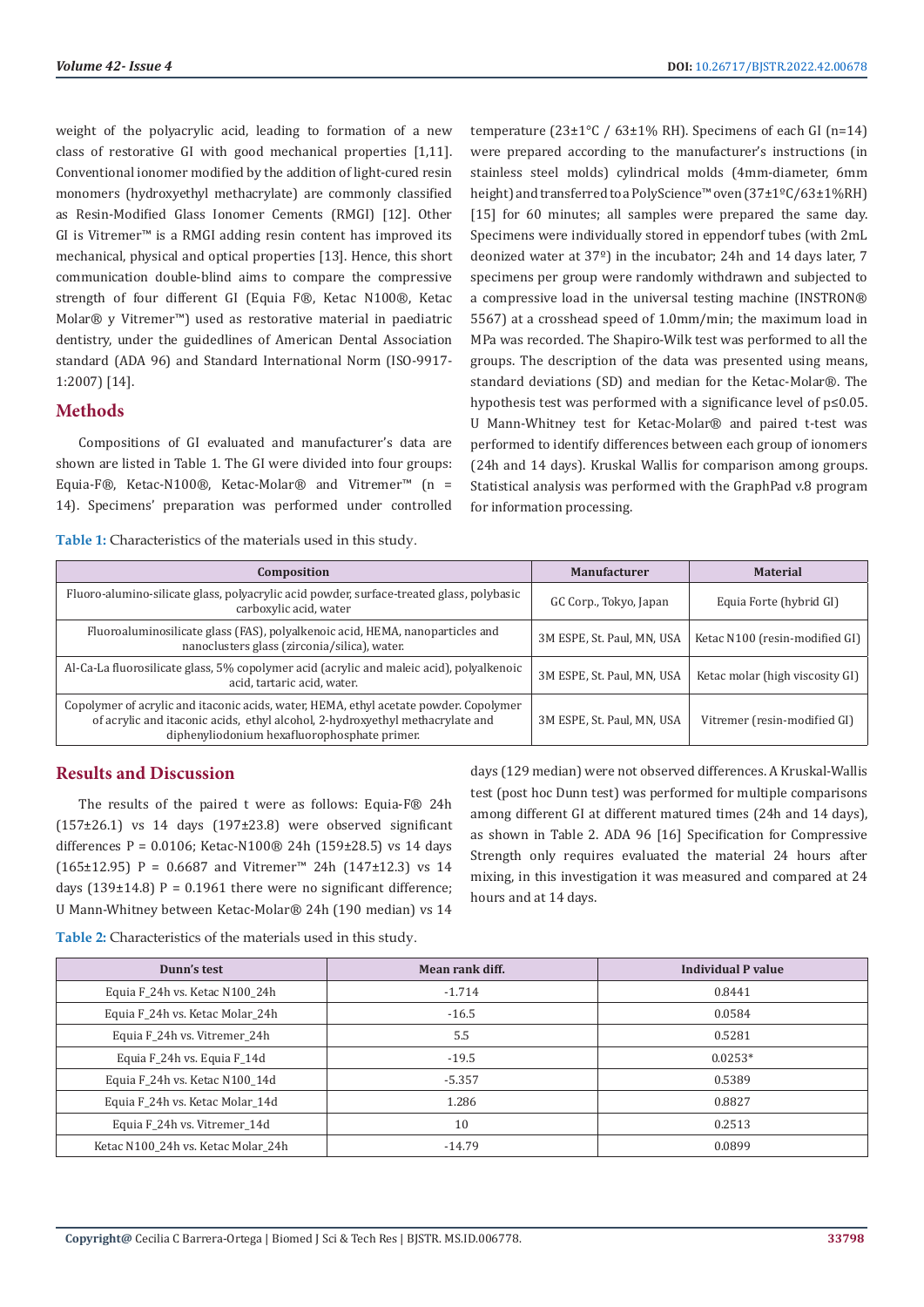| Ketac N100 24h vs. Vitremer 24h                                   | 7.214    | 0.4079    |
|-------------------------------------------------------------------|----------|-----------|
| Ketac N100_24h vs. Equia F_14d                                    | $-17.79$ | $0.0413*$ |
| Ketac N100_24h vs. Ketac N100_14d                                 | $-3.643$ | 0.676     |
| Ketac N100_24h vs. Ketac Molar_14d                                | 3        | 0.7307    |
| Ketac N100 24h vs. Vitremer 14d                                   | 11.71    | 0.179     |
| Ketac Molar_24h vs. Vitremer_24h                                  | 22       | $0.0116*$ |
| Ketac Molar_24h vs. Equia F_14d                                   | $-3$     | 0.7307    |
| Ketac Molar 24h vs. Ketac N100 14d                                | 11.14    | 0.2012    |
| Ketac Molar 24h vs. Ketac Molar 14d                               | 17.79    | $0.0413*$ |
| Ketac Molar_24h vs. Vitremer_14d                                  | 26.5     | $0.0024*$ |
| Vitremer_24h vs. Equia F_14d                                      | $-25$    | $0.0041*$ |
| Vitremer_24h vs. Ketac N100_14d                                   | $-10.86$ | 0.213     |
| Vitremer_24h vs. Ketac Molar_14d                                  | $-4.214$ | 0.6288    |
| Vitremer_24h vs. Vitremer_14d                                     | 4.5      | 0.6057    |
| Equia F <sub>14</sub> d vs. Ketac N <sub>100</sub> <sub>14d</sub> | 14.14    | 0.1047    |
| Equia F_14d vs. Ketac Molar_14d                                   | 20.79    | $0.0171*$ |
| Equia F_14d vs. Vitremer_14d                                      | 29.5     | $0.0007*$ |
| Ketac N100 14d vs. Ketac Molar 14d                                | 6.643    | 0.4461    |
| Ketac N100_14d vs. Vitremer_14d                                   | 15.36    | 0.0781    |
| Ketac Molar_14d vs. Vitremer_14d                                  | 8.714    | 0.3175    |

The GI [17] at 24 hours were compared, the one that obtained the highest compressive strength was Ketac-Molar® (194MPa), however, when the GI was compared at day 14, the best was Equia-F®. The results of this study showed that GI Equia-F® [18,19] is a promising restorative material as the material of first choice in Pediatric Stomatology, with compressive strength values higher than the others GI (24 hours and 14 days). By comparing the Ketac-Molar® 24h vs 14d, significant differences were observed between the same GI, the 24h GI being better, however, in the clinic it is advisable to have greater compressive strength on over time. Different authors compare Equia-F® with different GI modified with resins *in vitro*, and GI Equia-F® is considered as the material of easy manipulation, and fast setting, both advantages help in managing the behavior of the pediatric patient.

### **Why this Paper is Important to Paediatric Dentists**

**a)** The best GI for reconstruction restoration in temporary restorations in paediatric patients is the Equia-F® for having greater compressive strength, easy manipulation and shorter setting time.

**b)** The four GI with the minimum value established by the 96 standard of the ADA (130MPa) and ISO-9917-1:2007 (100MPa); all obtained a higher compressive strength after 24h and 14 days.

# **Author Contributions**

S.E.G.M: Investigation; J.P.R.O: Supervision, Methodology C.C.B-O: Validation, Writing - Review & Editing, Funding acquisition, Conceptualization, Project administration.

#### **Acknowledgment**

This study was obtained for financial support provided via the DGAPA-PAPIIT-IA203219 and IA 200421 projects.

#### **References**

- 1. [Ali A, El Malt M, Mohamed E \(2019\) A Comparative Evaluation of EQUIA](https://adjg.journals.ekb.eg/article_62103.html) [Forte Microleakage Versus Resin-Modified Glass Ionomer. Al-Azhar](https://adjg.journals.ekb.eg/article_62103.html) [Dental Journal for Girls 6\(3\): 249-254.](https://adjg.journals.ekb.eg/article_62103.html)
- 2. [Cássia Mendes da Silva, Márcia Cançado, Figueiredo LC, Tathiane](https://pubmed.ncbi.nlm.nih.gov/32151305/) [Larissa Lenzi \(2019\) Survival and Associated Risk Factors of Atraumatic](https://pubmed.ncbi.nlm.nih.gov/32151305/) [Restorative Treatment Restorations in Children with Early Childhood](https://pubmed.ncbi.nlm.nih.gov/32151305/) [Caries. Journal Dental Child 87\(1\): 12-17.](https://pubmed.ncbi.nlm.nih.gov/32151305/)
- 3. [Faustino-Silva DD, Figueiredo MC \(2019\) Atraumatic restorative](https://pubmed.ncbi.nlm.nih.gov/30666480/) [treatment—ART in early childhood caries in babies: 4 years of](https://pubmed.ncbi.nlm.nih.gov/30666480/) [randomized clinical trial. Clinical Oral Investigations 23\(10\): 3721-3729.](https://pubmed.ncbi.nlm.nih.gov/30666480/)
- 4. [Gurgan S, Kutuk Z, Ergin E, Oztas S, Cakir F \(2015\) Four-year Randomized](https://pubmed.ncbi.nlm.nih.gov/25299703/) [Clinical Trial to Evaluate the Clinical Performance of a Glass Ionomer](https://pubmed.ncbi.nlm.nih.gov/25299703/) [Restorative System. Operative Dentistry 40\(2\): 134-143.](https://pubmed.ncbi.nlm.nih.gov/25299703/)
- 5. [Bollu IP, Hari A, Thumu J, Lakshmi Deepa Velagula, Nagesh Bolla, et](https://www.ncbi.nlm.nih.gov/labs/pmc/articles/PMC4948539/) [al. \(2016\) Comparative Evaluation of Microleakage Between Nano-](https://www.ncbi.nlm.nih.gov/labs/pmc/articles/PMC4948539/)[Ionomer, Giomer and Resin Modified Glass Ionomer Cement in Class V](https://www.ncbi.nlm.nih.gov/labs/pmc/articles/PMC4948539/) [Cavities- CLSM Study. J Clin Diagn Res 10\(5\): 66-70.](https://www.ncbi.nlm.nih.gov/labs/pmc/articles/PMC4948539/)